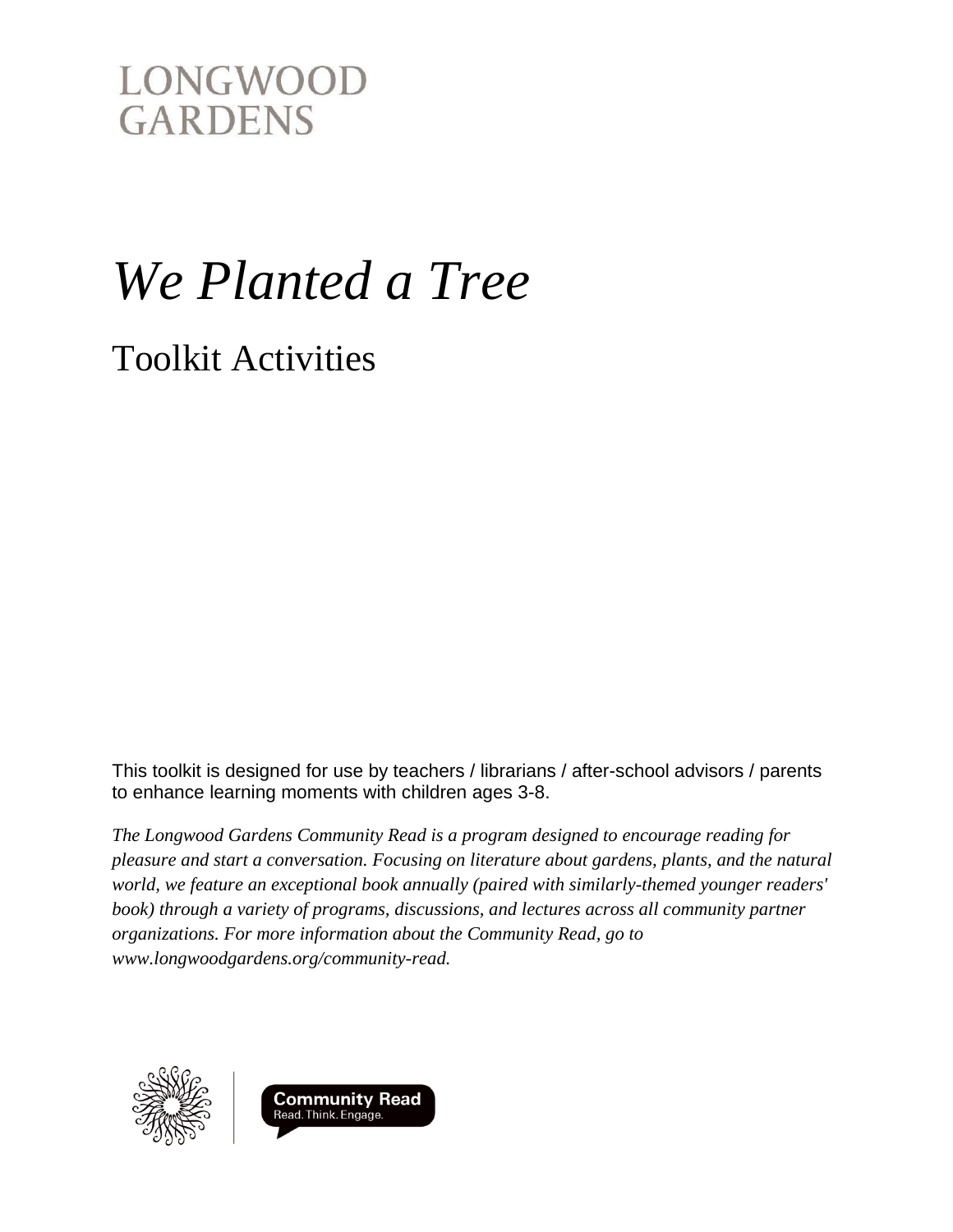### *We Planted a Tree* by Diane Muldrow

Illustrated by Bob Staake



### **Overview / Synopsis**

In this poem illustrated by award-winning artist Bob Staake, two young families in two very different parts of the world plant a tree. As the trees flourish, so do the families … while trees all over the world help clean the air, enrich the soil, and give fruit and shade.

### **Activities**

What a Tree Can Grow to Be What Will Your Tree Grow? Seasonal Celebration

### **Extend the Story**

Arbor Day Celebration Project Learning Tree Every Kid Outdoors

*This toolkit was developed by the Longwood Gardens School and Youth team.* 



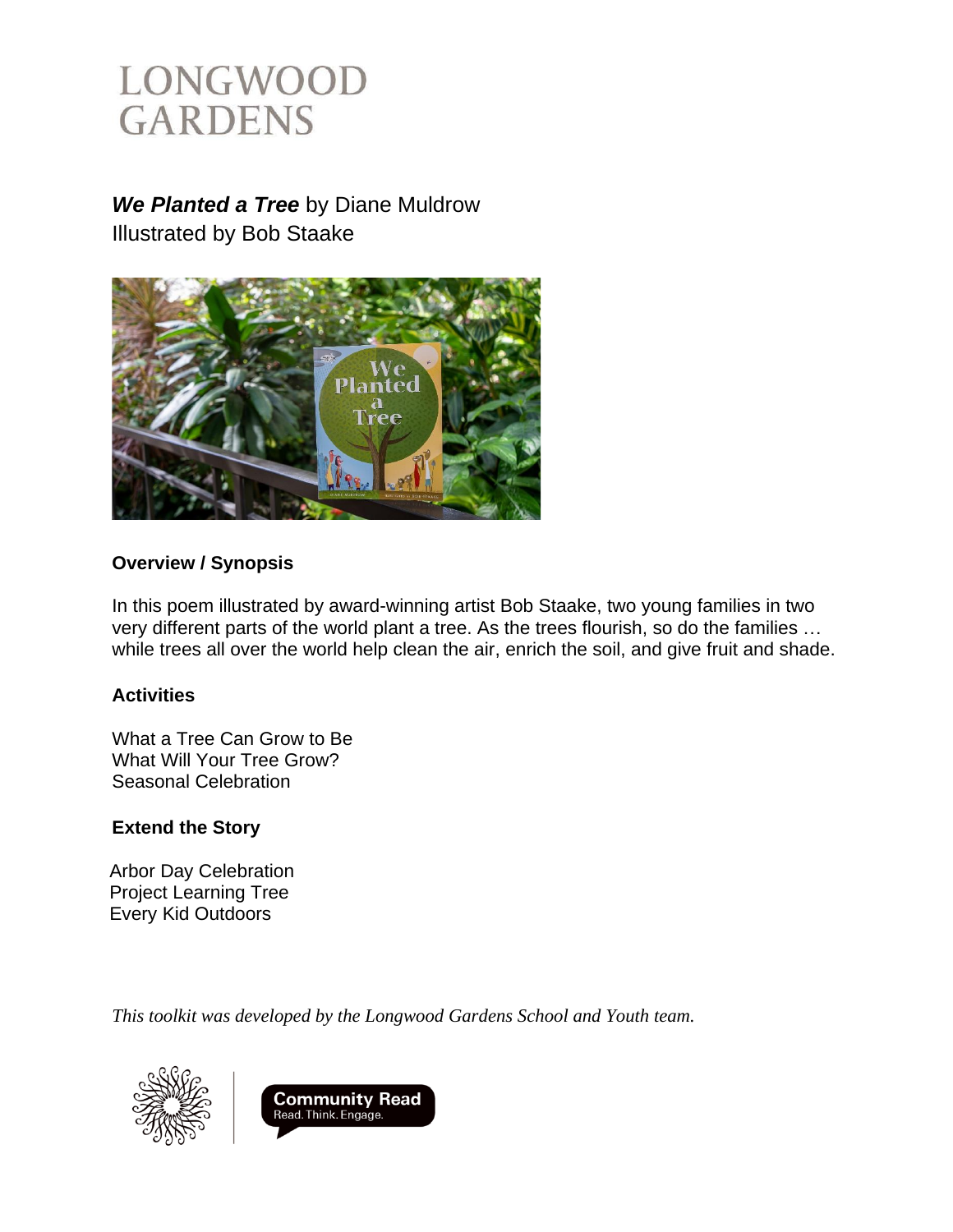Activities meet the following Next Generation Science Standards:

#### K-LS1-1 Interdependent Relationships in Ecosystems

Use observations to describe patterns of what plants and animals (including humans) need to survive.

### 2-LS4-1 Biological Evolution

Make observations of plants and animals to compare the diversity of life in different habitats.

Activities meet the following Common Core State Standards:

CCSS.ELA-Literacy.RL.K.2 With prompting and support, retell familiar stories, including key details.

#### CCSS.ELA-Literacy.RL.K.3

With prompting and support, identify characters, settings, and major events in a story.

CCSS.ELA-Literacy.RL.K.10

Actively engage in group reading activities with purpose and understanding.

### CCSS.ELA-Literacy.RL.1.2

Retell stories, including key details, and demonstrate understanding of their central message or lesson.

#### CCSS.ELA-Literacy.RL.1.3 Describe characters, settings, and major events in a story, using key details.

#### CCSS.ELA-Literacy.W.K.2

Use a combination of drawing, dictating, and writing to compose informative/explanatory texts in which they name what they are writing about and supply some information about the topic.



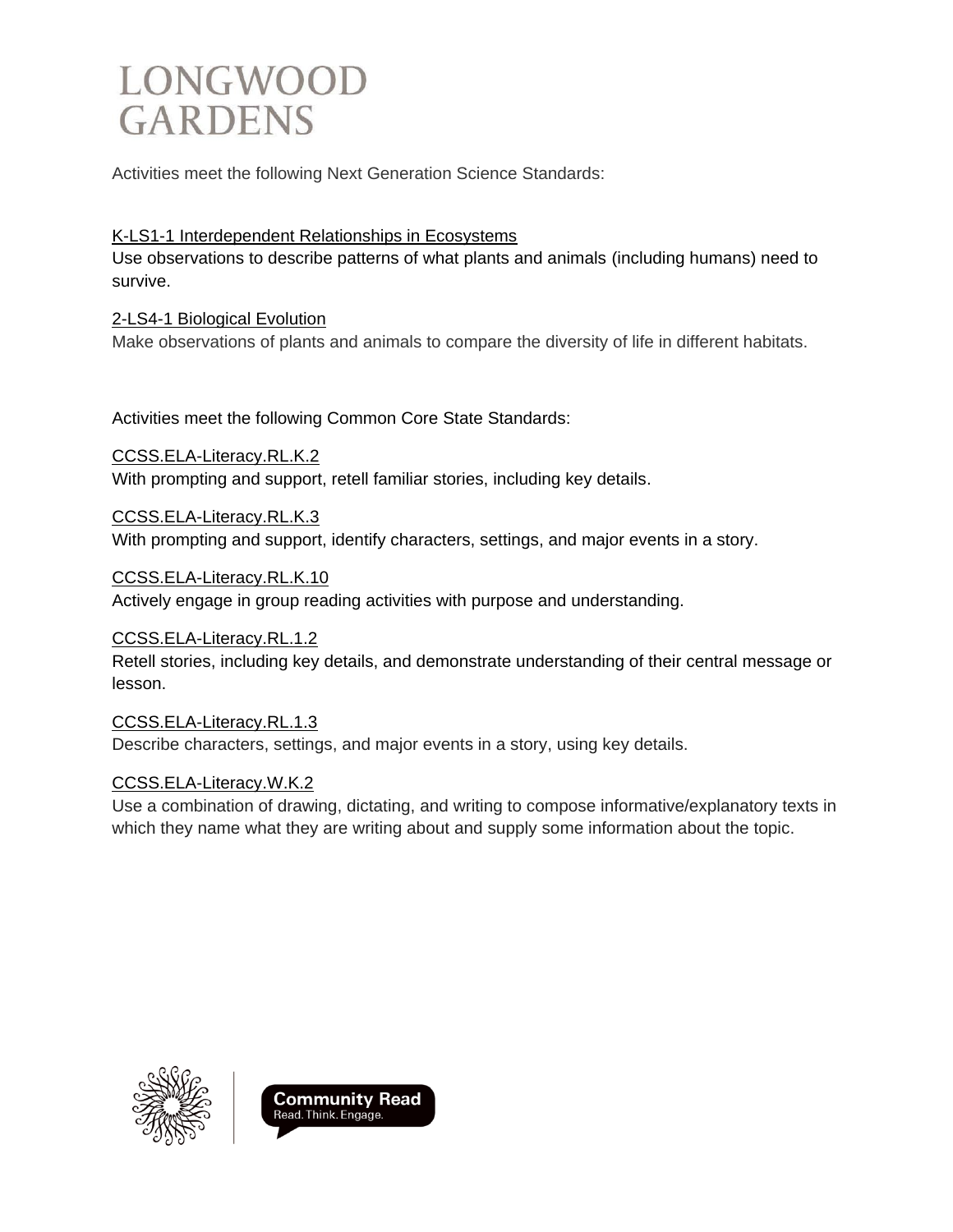

### **What a Tree Can Grow to Be**

#### **Materials Needed**

Tree life cycle wheel:

- Tree life cycle wheel activity page
- Round head paper fasteners
- Crayons, colored pencils, or markers
- Scissors

Soil erosion demonstration:

- Two plastic water bottles
- Scissors
- Two bowls
- Soil
	- Loose soil
	- Soil with rooted plants or grass one way to do this is to dig up a piece of grass and soil from a lawn or area with turf, this way the roots of the grass are already fully developed and are tightly holding the soil together
- Cup of water
- Seeds from different type of fruits like apples, oranges, lemons, or grapefruit

### **Directions**

Tree life cycle wheel:

- Students can learn about the life cycle of a tree by creating a wheel showing each stage of life!
- Hand out the tree life cycle wheel sheet to each student.
- Have students draw and color each stage in a tree's life cycle in the corresponding section on the wheel. They can think about different fruits that grow on trees and choose what type of tree they would like to draw. For example, apples grow on trees, so students could draw an apple tree all the way from seed to tree to fruit.
- Next, have students cut out their completed wheel and the arrow. Using the paper fastener, students can attach the arrow to the center of the wheel.
- These wheels can be used in many ways to learn about and think about the trees around us.



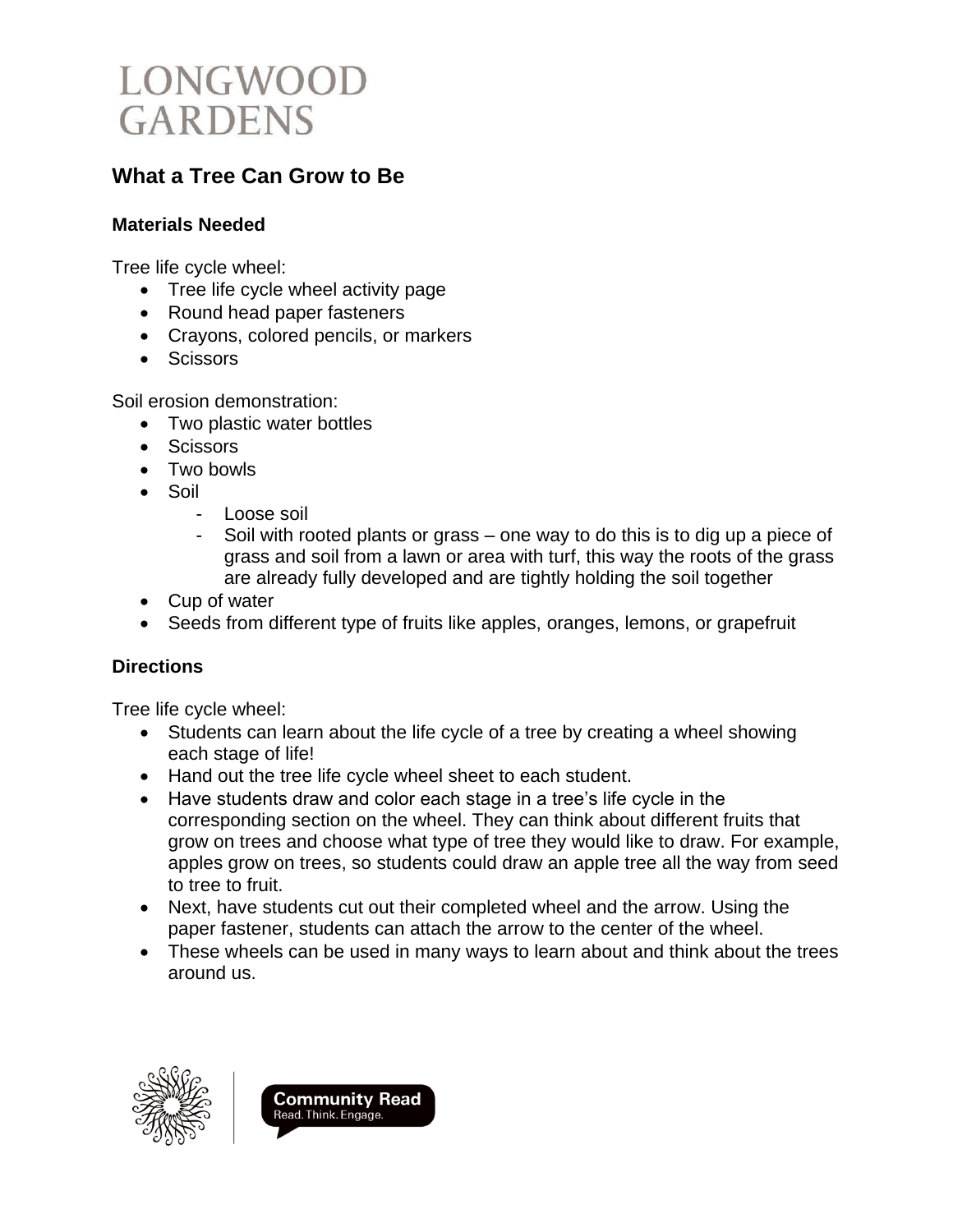- Read the book *We Planted a Tree* aloud with the students. Examine the pictures on each page and have students decide which life stage the trees in the pictures are in. Have students share their answers by moving the arrow on their wheel.
- Go for a walk with the students outside and take notice of the trees that are around. Are there trees in different life stages? What time of year is it – are any trees flowering or fruiting? Have students participate by moving the arrow on their wheel to help describe what they see.

Soil erosion demonstration:

- Now that students understand how trees grow, they can learn about some of the amazing things that trees do for the planet, like help prevent soil erosion.
- Take the two water bottles and cut each in half the long way, leaving the neck of the bottle fully intact. Remove the bottle caps.



• Fill one water bottle with loose soil and the other bottle with the soil with rooted plants or grass.



• Place the water bottles on an elevated surface on a table so that the main part of the bottle is resting on the elevated surface and neck of the bottle is just hanging off the edge of the surface.



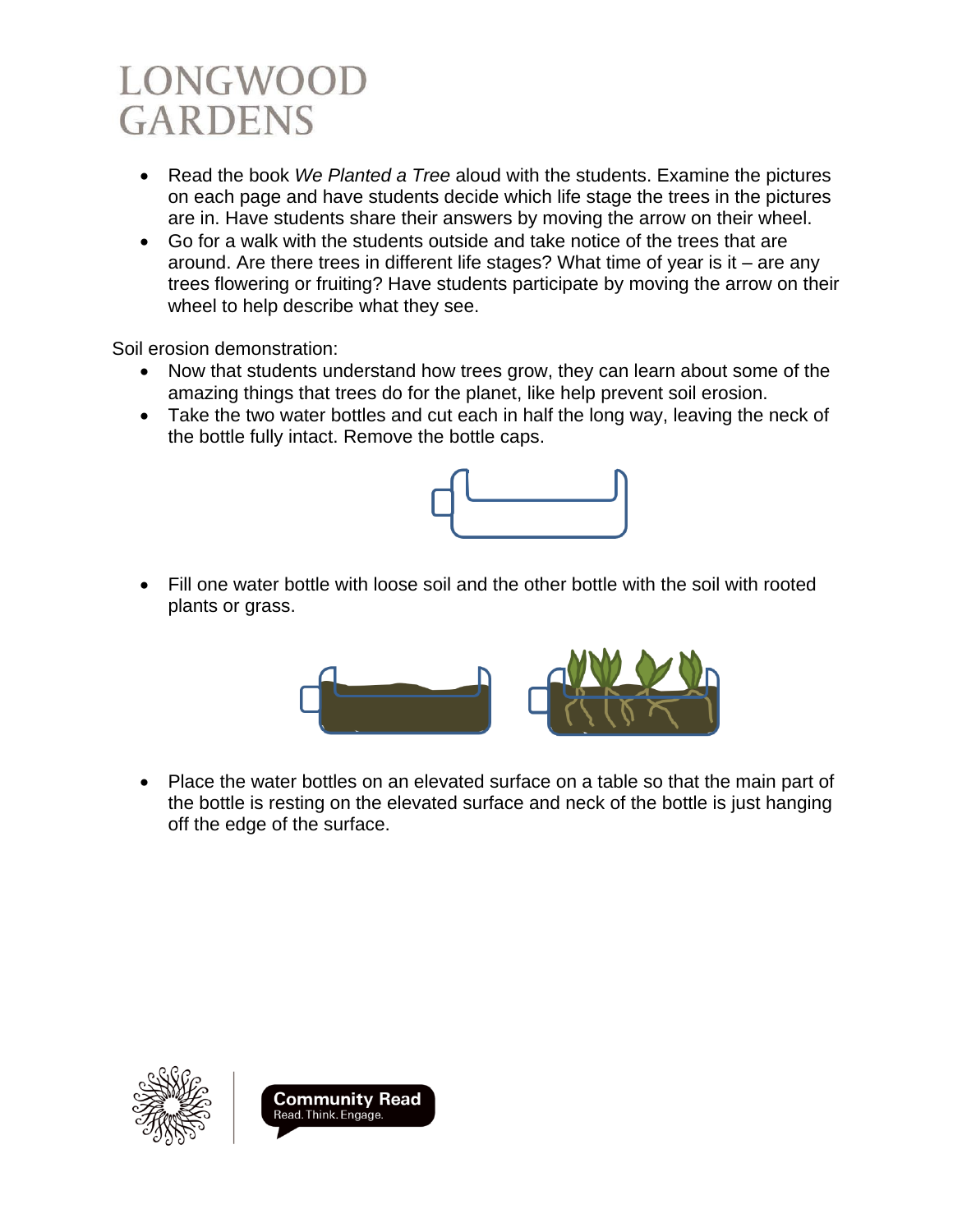• Place a bowl on the table just below the neck of each water bottle.



• Pour the same amount of water in the soil in each bottle at the end furthest from the neck of the bottle. The bowls will catch the water that comes out the neck of the bottles.



- Examine the water in each of the bowls. Do the students notice a difference? The water from the bottle filled with loose soil should have more soil in it than the water from the bottle filled with soil and plants. The roots of the plants help hold the soil in the ground and prevent as much of it from washing away, just like the roots of a tree!
- Hand out seeds to students. Talk about the types of fruit the seeds came from. Tell the students how the fruit they eat, like apples and oranges, have seeds and that these seeds can grow into new trees.
- Encourage the students to take their seeds home and plant them.
- As the students watch their trees grow, they can keep track of their tree's progress with the life cycle wheel they made.



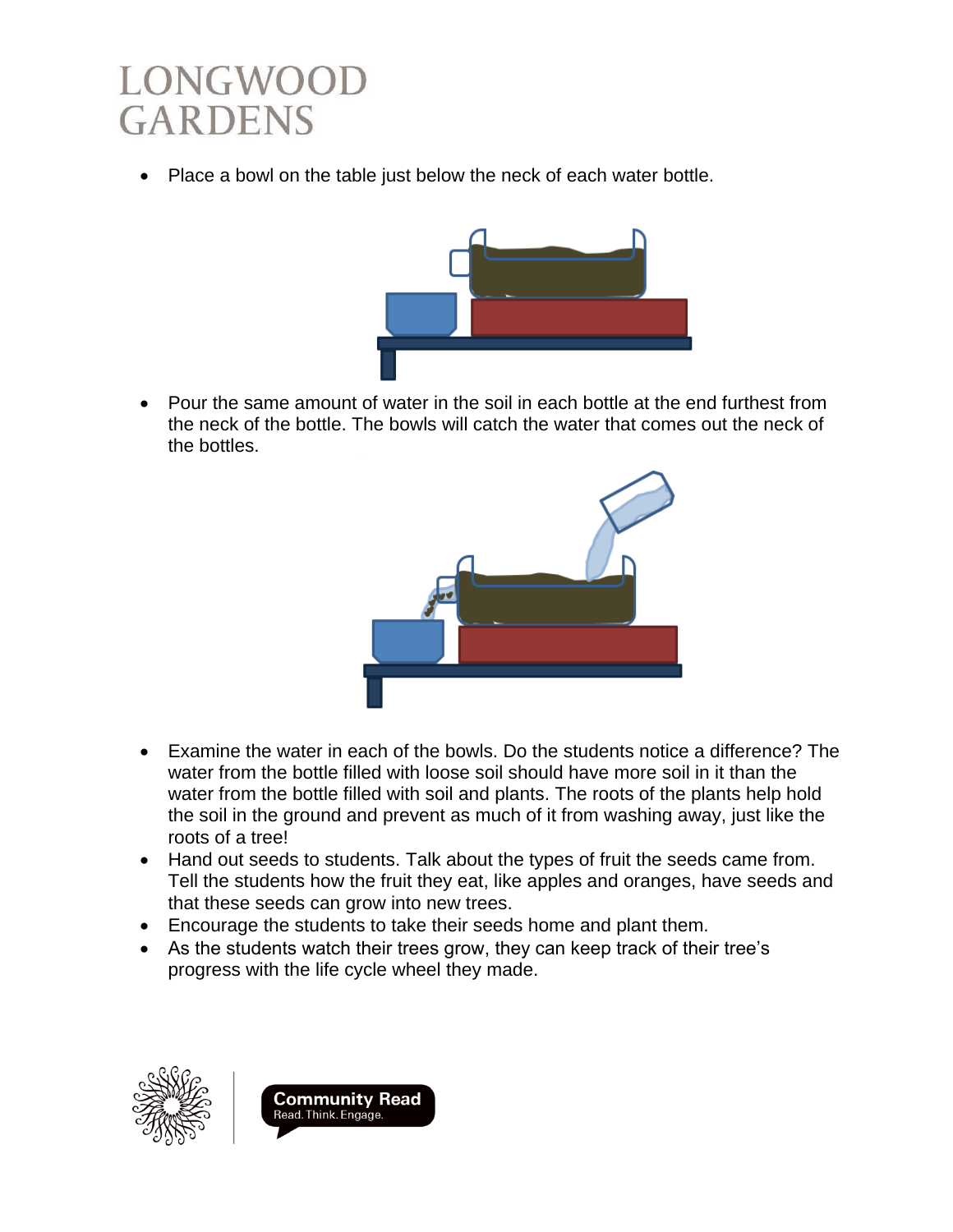### **Tree Life Cycle Wheel**



longwoodgardens.org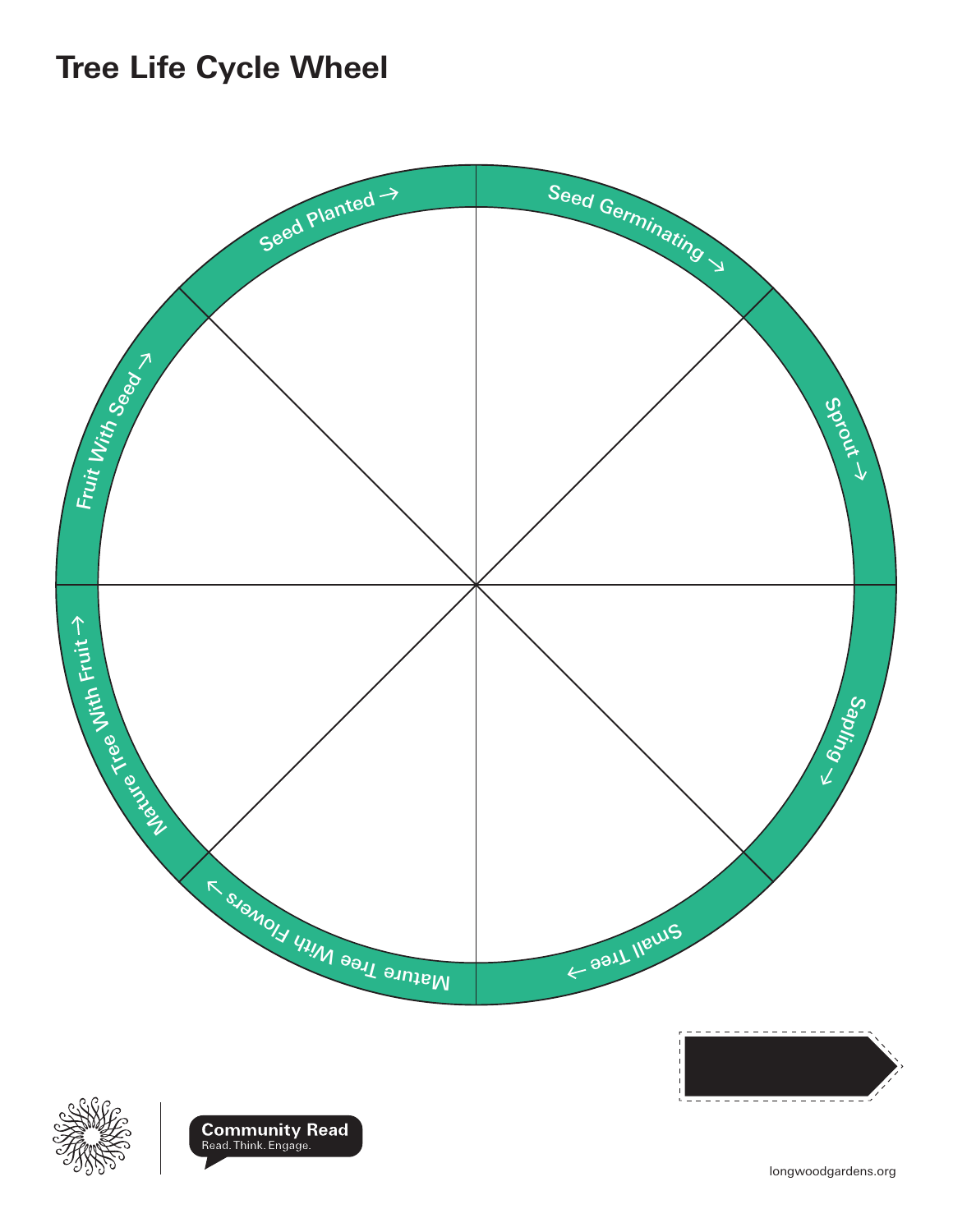### **Tree Life Cycle Wheel** Example







longwoodgardens.org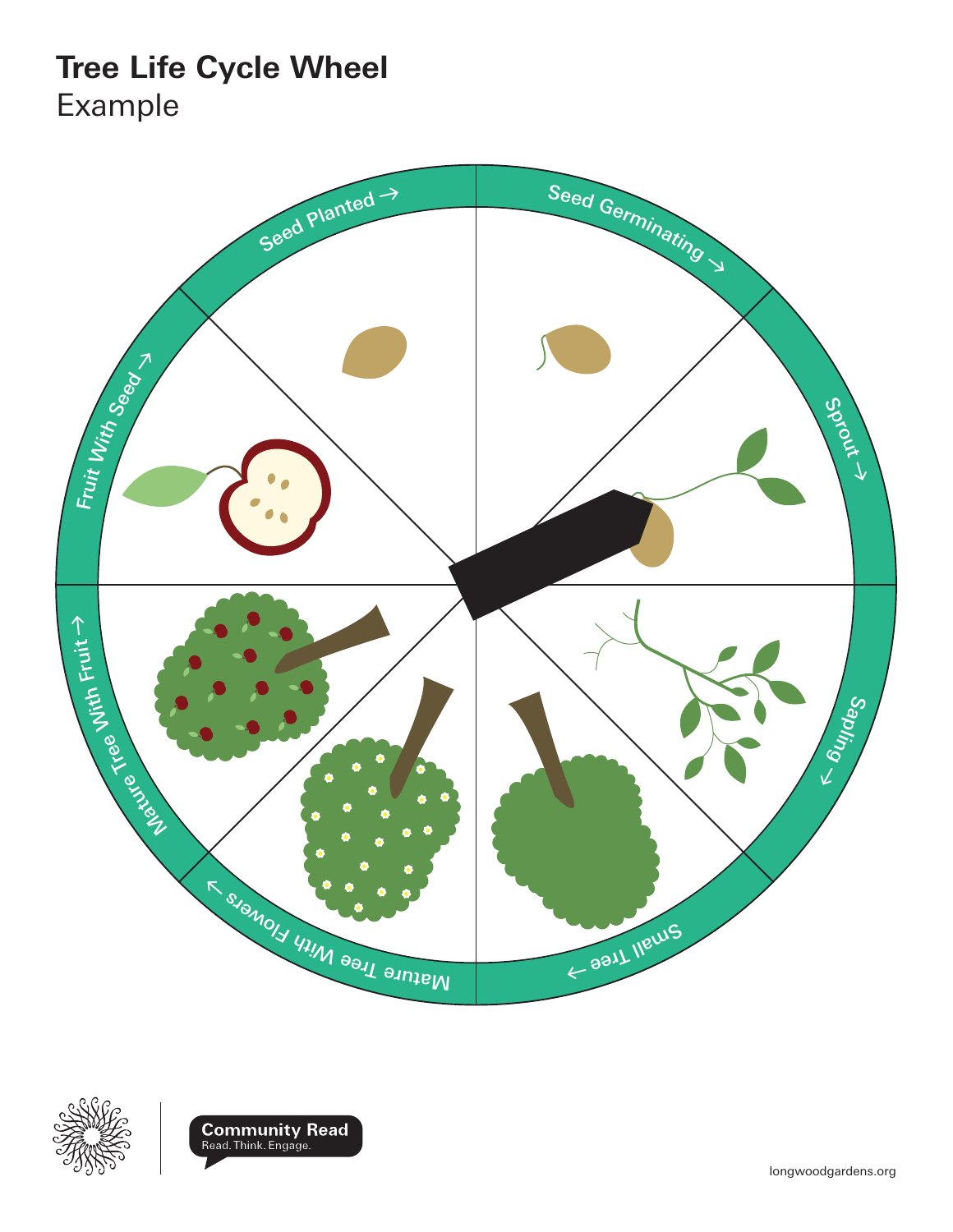

### **What Will Your Tree Grow?**

#### **Materials Needed**

What will your tree grow?

- Brown construction paper
- Green construction paper
- White board or large piece of blank paper
- White board markers or markers
- Craft materials (construction paper, beads, feathers, pipe cleaners, buttons, fabric pieces, craft sticks, yarn)
- Glue
- Scissors
- Crayons, markers, or colored pencils
- Double-sided tape

Writing extension:

- Copies of poem template
- Copies of tree template
- Lined paper
- Pencils

### **Directions**

What will your tree grow?:

- Using the construction paper, create and display a large tree prior to the activity.
- Review *We Planted A Tree* and ask students what things they noticed were growing on the trees in the story. You or the students can write or draw their answers on a white board or large piece of paper. Examples of answers include: green and shiny leaves, fat little buds, pink blossoms, apples, oranges, lemons, acorns
- Now ask the students to close their eyes and listen to these directions. "Hold your hand out in front of you. Pretend that I have placed a tree seed in the palm of your hand." *Walk around and tap each palm*. "After I place the pretend seed in your palm, close your fingers around that seed. When you plant your seed, it will grow into a tree. What will grow on your tree? Now open your eyes."
- If your tree could grow anything, what would it grow? Give a personal example like "My seed will grow into a tree that grows pizza because I love pizza! It would be a pizza tree."



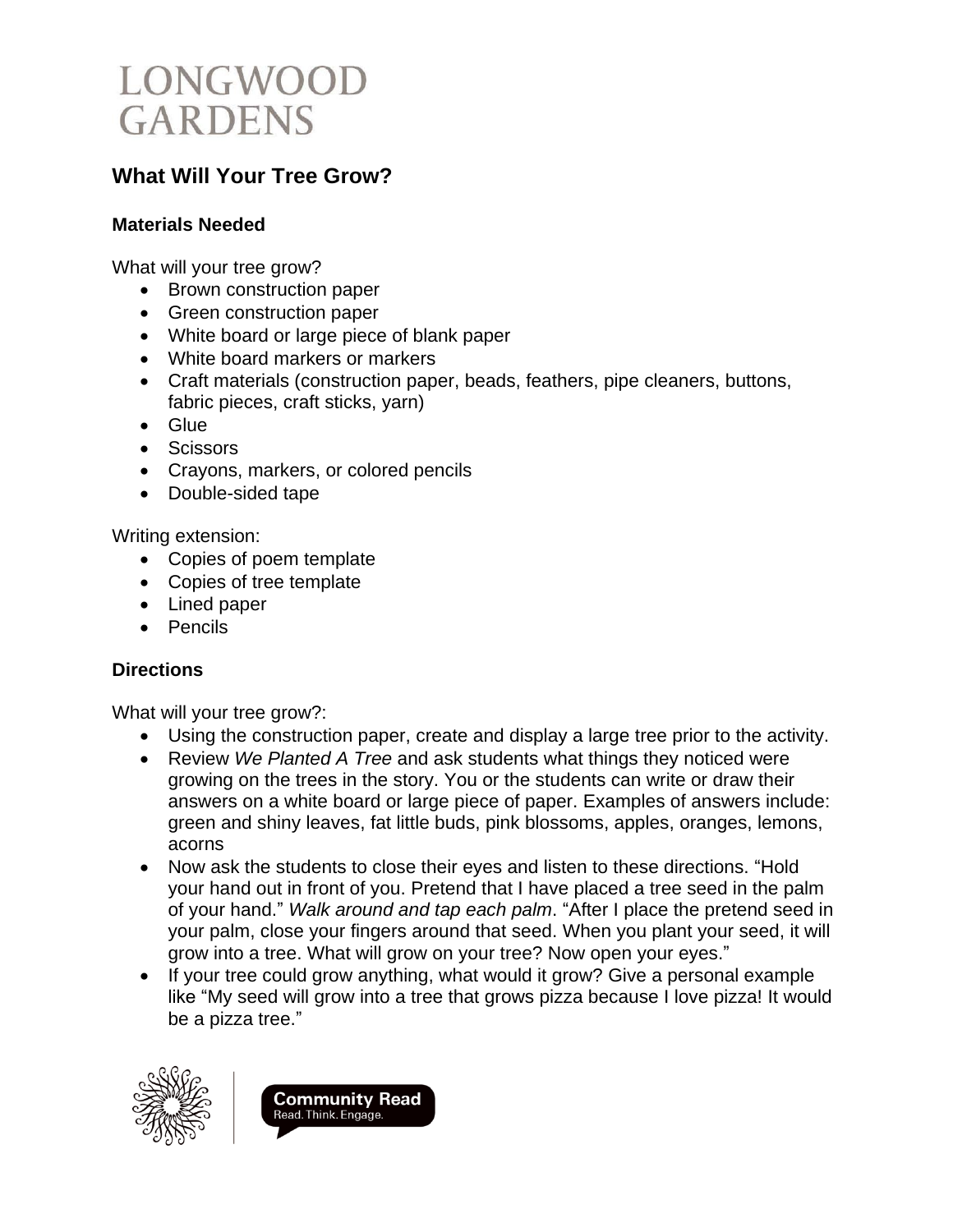- Allow each student some time to think of something that will grow on their tree.
- Next, have students gather the craft materials they will need to make their item that will grow on the tree.
- Once all students have completed their item, hang the items on the tree with the double-sided tape. Ask students why they chose that specific item.

Writing extension:

- Pre-School Students: Provide students with a copy of the tree template and crayons. Allow time for them to color a picture of what they imagine their new tree would look like. Encourage students to share their ideas.
- Students (Grades K-1): Provide younger students with a copy of the poem template, crayons, and a pencil. Students can write or draw in the blank space to complete the poem. Encourage students to share their poems.
- Older Students: Provide older students with lined paper and pencils. Allow students to write a creative story about their imaginary tree. Encourage students to share their stories.



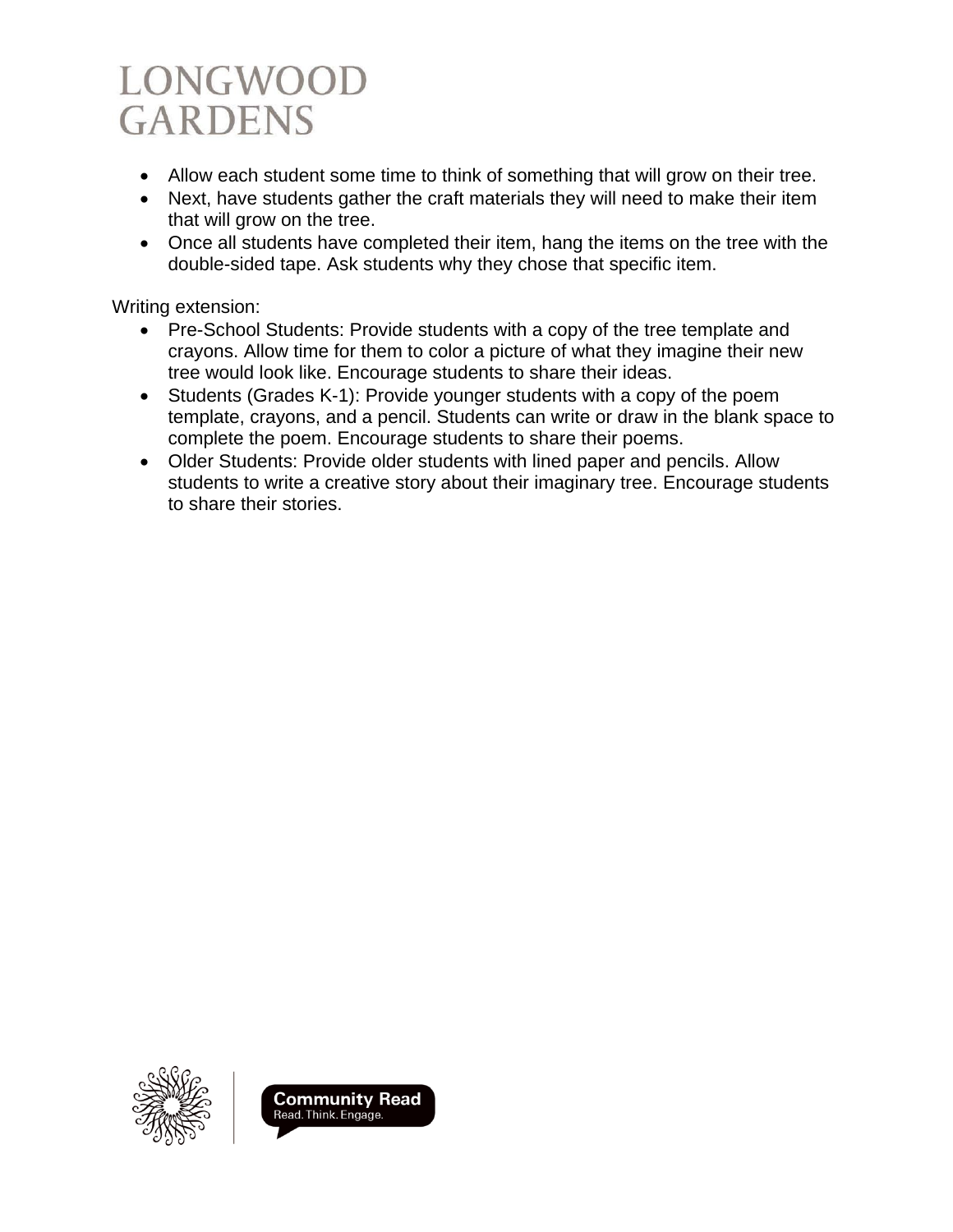I planted a tree. The tree was just for me.





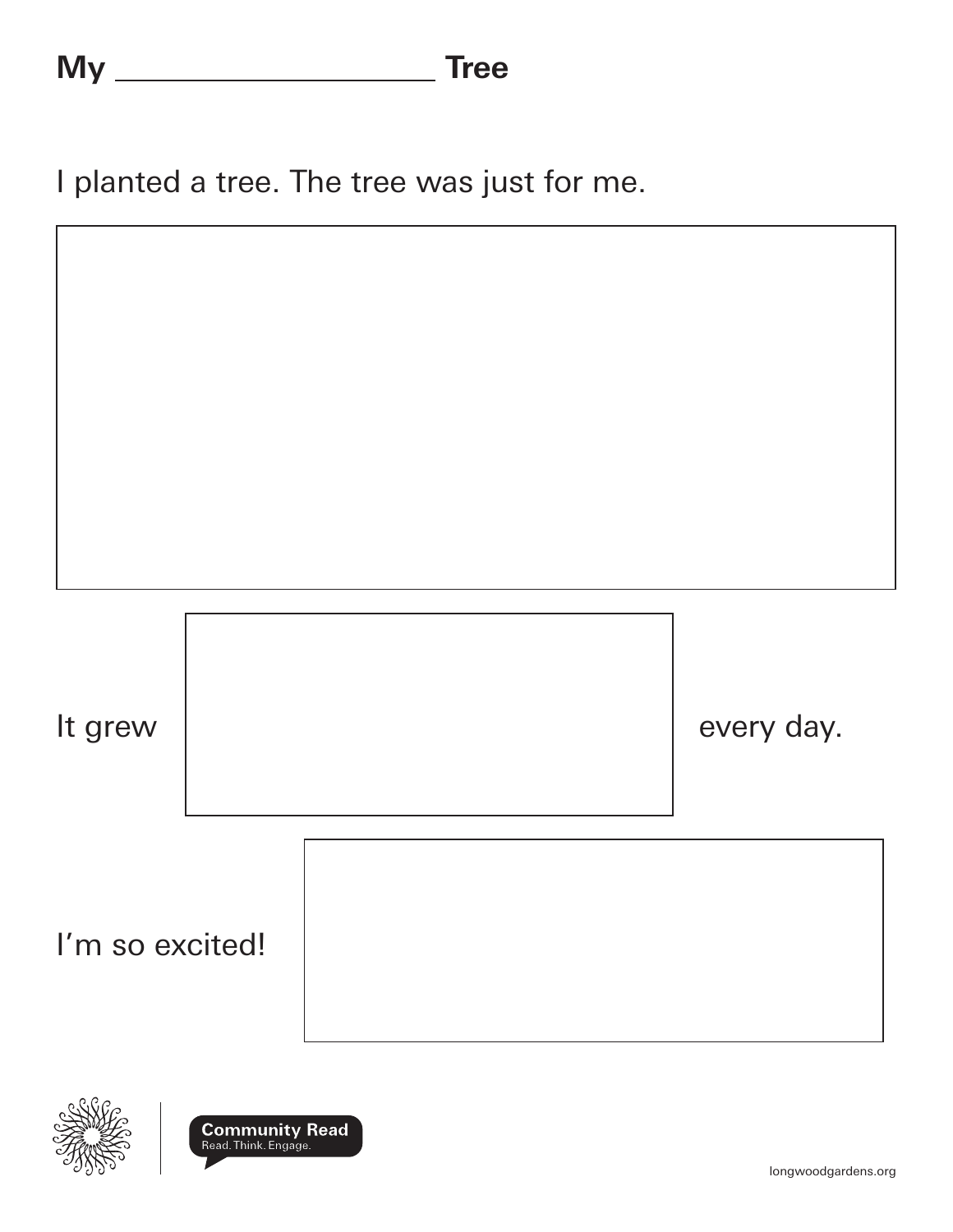



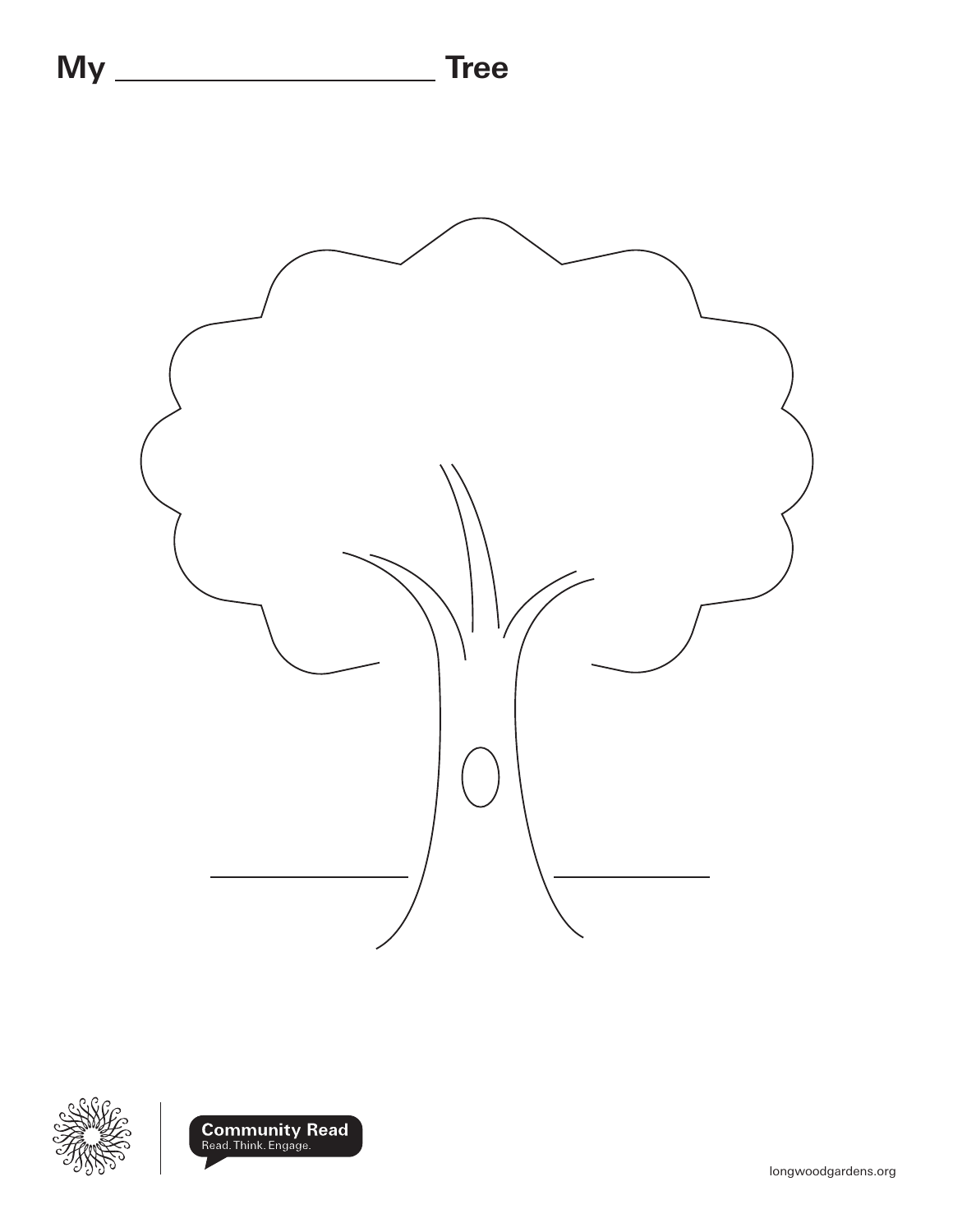

### **Seasonal Celebration**

#### **Materials Needed**

Seasonal illustration:

- Construction paper
- Brown paint
- Paint brush
- Glue
- Popsicle stick or Q-tip
- Natural or craft items to represent seasons
	- Spring colors: dried split peas, leaves, grass, buttons
	- Summer colors: dried flowers, fruit seeds, beads
	- Fall colors: birdseed, corn, dried beans, stickers
	- Winter colors: white sand, cotton balls, glitter

Puffy sidewalk paint:

- Shaving cream
- Flour
- Liquid food coloring
- Large bowl
- Smaller bowls
- Mixing spoon
- Pastry bags with icing tips or Ziploc bags with corner cut off
- Clothes pins
- Measuring cup
- Newspaper

### **Directions**

Seasonal illustration:

- Fold the construction paper in half (hot dog style) and again (hamburger style) to make 4 squares.
- Help students to label each square as Spring, Summer, Fall and Winter.
- Tell students to draw a tree (trunk and branches) in each square using the brown paint.



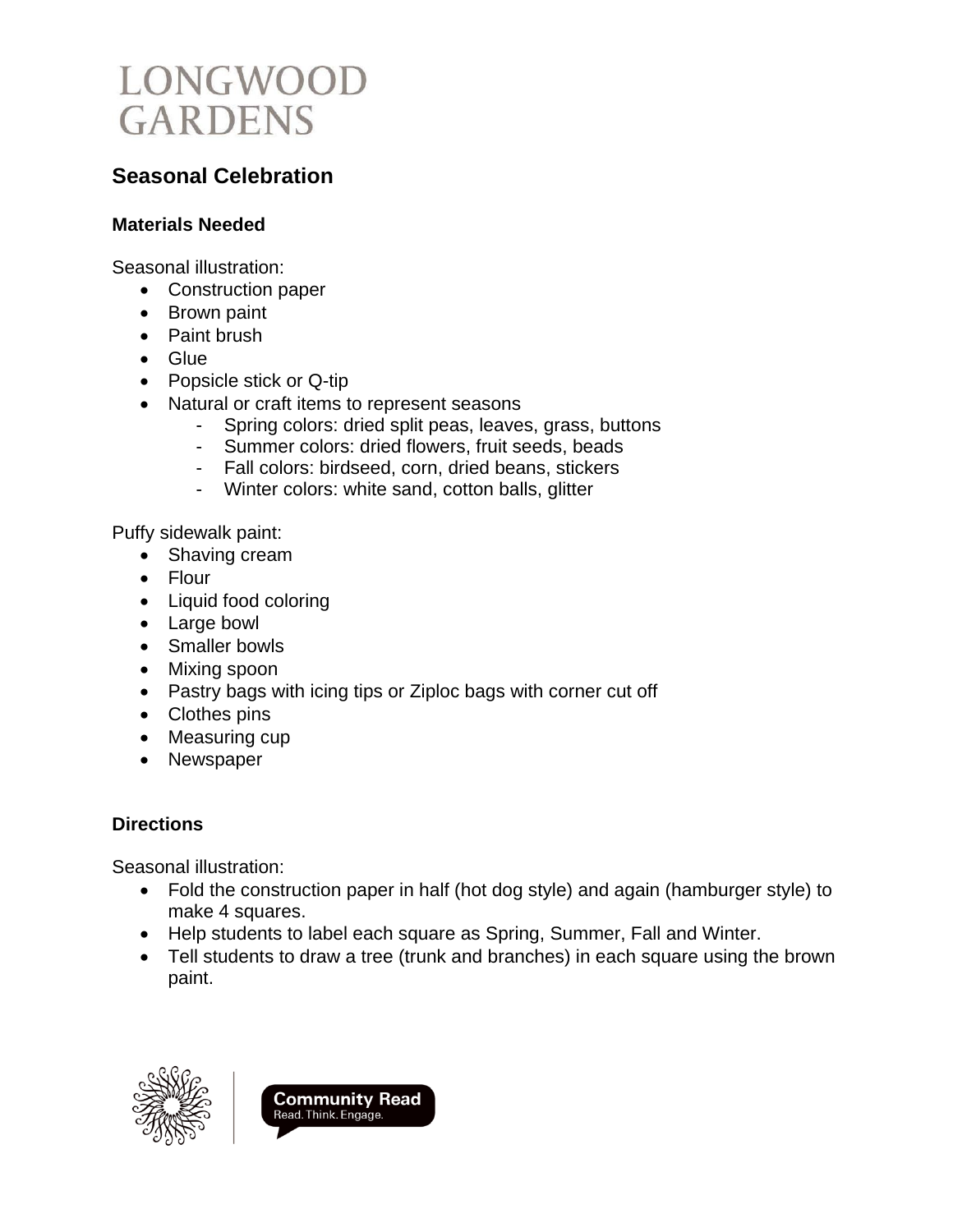- While paint is drying, review the four seasons using *We Planted A Tree* and talk about how trees look different during each of the four seasons. Ask students what they notice about the trees and how they change during each season.
- Have students use the popsicle stick or Q-tip to spread glue around the top of one of their trees.
- Students can select the natural or craft items they would like to represent their first season.
- Students can repeat the steps above until they've completed their four seasons. Allow time for paper to dry flat.

Sidewalk puffy paint:

- Cover the working surface with newspaper.
- In a large bowl, squirt 10 oz of shaving cream. Add one cup of flour and stir.
- If the students desire to make multiple colors, separate the mixture into smaller bowls. Add a few drops of food coloring into the mixture and stir. Add more food coloring until you reach the desired color.
- Cut off the tip of the pastry bag and insert the icing tip before filling the bag with the puffy sidewalk paint. Close the bag on top by twisting it and clipping it using a clothes pin. If using Ziploc bag, fill the bag with the puffy sidewalk paint and seal before cutting off a small piece of one of the corners.
- Have students take the bags outside and in the parking lot or on a sidewalk, have them illustrate their favorite season.
- Once students have completed their masterpieces, ask them to share what they illustrated and why it is their favorite season.
- Paint will wash off of surfaces with water.